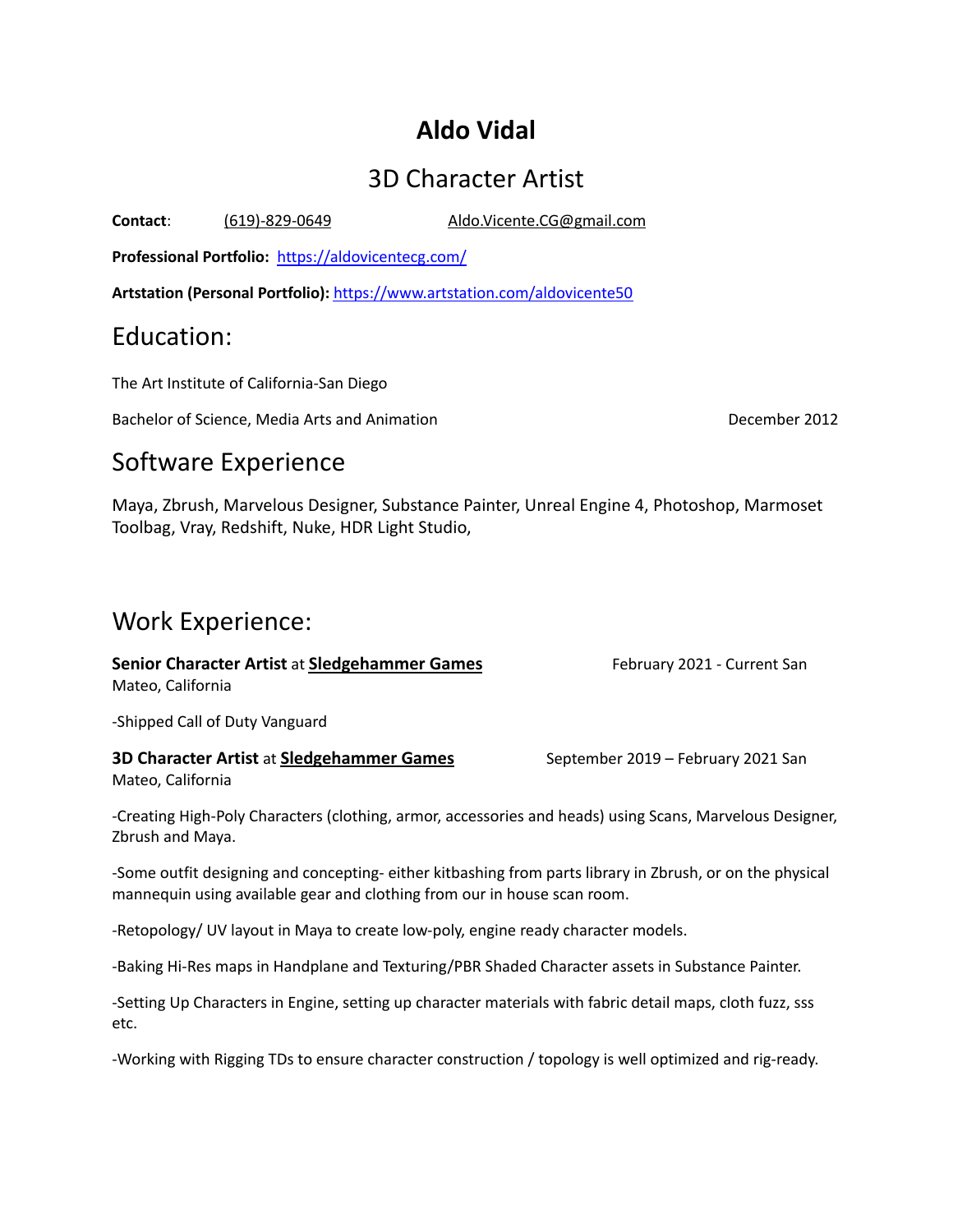-Shipped Call of Duty; Black Ops Cold War- Made 6 Character Outfits for the Vietnam level.

#### **3D Character Artist** at **Obsidian Entertainment** June 2017 – August 2019, Irvine California

-Creating High-Poly Characters (clothing, armor, accessories and heads) using Marvelous Designer, Zbrush and Maya.

-Retopology/ UV layout in Maya to create low-poly, engine ready character models.

-Baking Hi-Res maps in Handplane and Texturing/PBR Shaded Character assets in Substance Painter.

-Importing characters to UE4, setting up character materials with fabric detail maps, cloth fuzz, sss etc.

-Providing feedback and helping with the approval process for outsource assets with the character team.

-Working with Rigging TDs to ensure character construction / topology is well optimized and rig-ready.

| 3D Tech Lead at 3DExcite                                                                           | March 2017 - June 2017, Royal Oak, Michigan    |
|----------------------------------------------------------------------------------------------------|------------------------------------------------|
| <b>3D Generalist at 3DExcite</b>                                                                   | January 2015 - March 2017, Royal Oak, Michigan |
| -Creating 3D Imagery for Automotive Advertising for Chevy, Buick, GMC, Cadillac and Detroit Diesel |                                                |
| -Vehicle and Product Lighting and Rendering in VRAY                                                |                                                |
| -Camera-Matching, Lighting and Shading CG Vehicles for live action back plate integration.         |                                                |
| -Multi-Pass Compositing in Nuke with EXR 2.0                                                       |                                                |
|                                                                                                    |                                                |

**3D Artist** at **Aurora Spine** January 2014 – January 2015 Carlsbad, California

-Creating 3D imagery for Medical Animations, Surgical Technique Manuals, Advertising and Tradeshows graphics.

-Modeling/Sculpting Organic Anatomy and Hard Surface Surgical Implants and Instrumentation

-Post Production / Video Editing in Premier and After Effects

**3D Production Artist** at **Machine Union** January 2013 – January 2014 Bonita, California

Animal Voyage: Island Adventure

-Modeling, Sculpting and Texturing Environments and Characters.